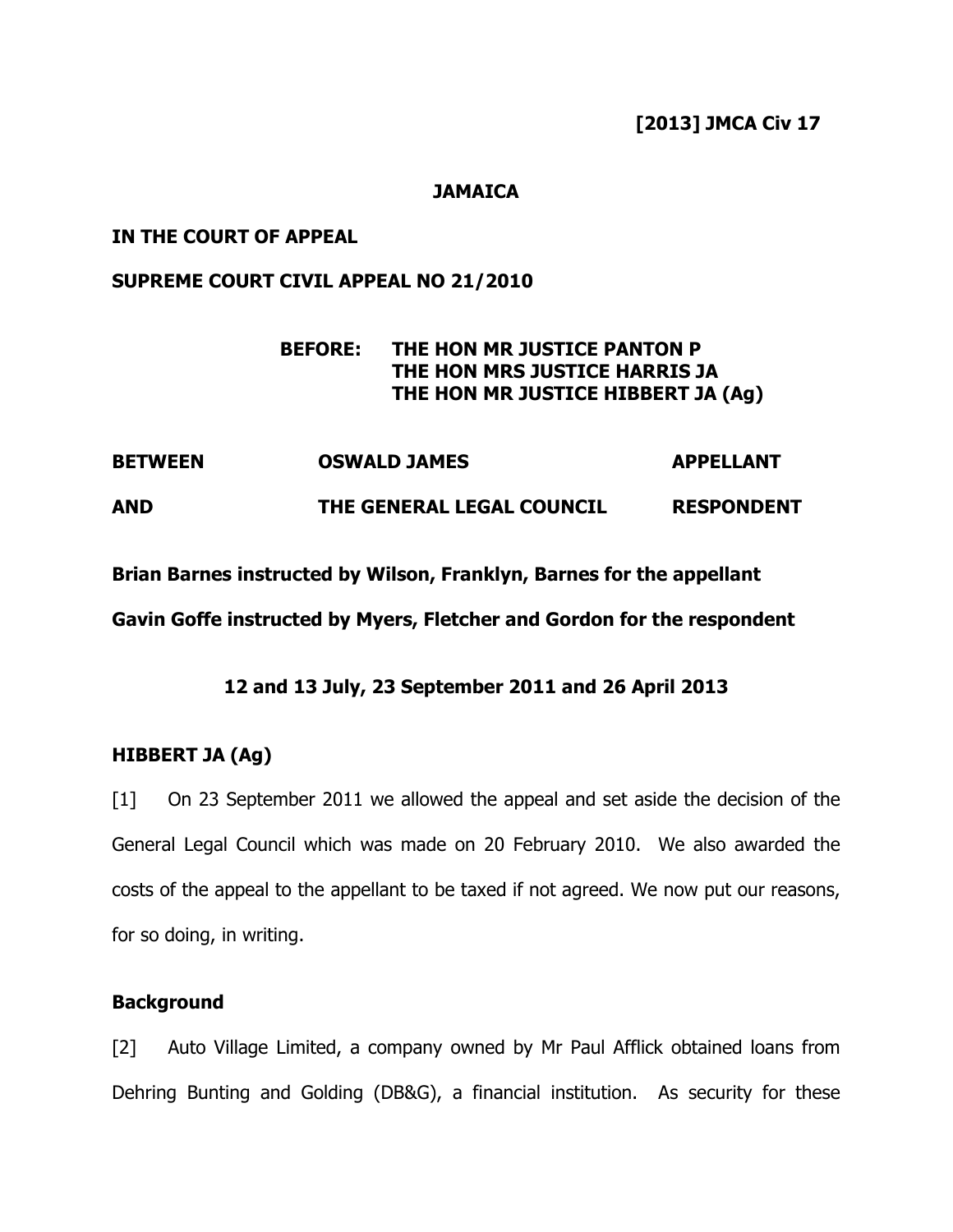loans, Mr Afflick and his wife mortgaged to DB&G property jointly owned by them at 7 Stilwell Road in St Andrew. Mr Afflick also mortgaged to DB&G property owned by him at 8 Portmore Town Centre in St Catherine. Auto Village defaulted in its loan repayment and was put into receivership. Arising from this, Auto Village filed an action against DB&G. Both mortgaged properties were put up for auction. The Stilwell Road property was sold by public auction. This provided the sum of \$6,091,755.00 towards the repayment of the debt owed to DB&G. Thereafter, on 8 June 2001, in order to resolve the issues between them, a settlement agreement was made between Auto Village and DB&G whereby DB&G would accept the sum of \$13,500,000.00 in full settlement of the debt owed and Auto Village would discontinue its suit against DB&G.

[3] Auto Village was also indebted to Mr Raphael Douglas who, in 2000, sued Auto Village and subsequently obtained a default judgment. Auto Village applied to set aside the judgment and sought a stay of execution of the judgment. On 24 July 2001, Reid J extended an order for a stay of execution until 27 September 2001, pending an application to set aside the judgment on condition that:

> "A sum not exceeding \$2,500,000 be paid in by the Defendant to the Defendant's attorneys-at-law Messrs. Nunes, Scholefield, DeLeon & Company within 7 days from the date of the completion of the sale of premises registered at Volume 1203 Folio 187 for land part of Portmore in the parish of Saint Catherine [to] be placed in an interest bearing account in the Bank of Nova Scotia in the joint names of the Attorneys-at-law for the parties."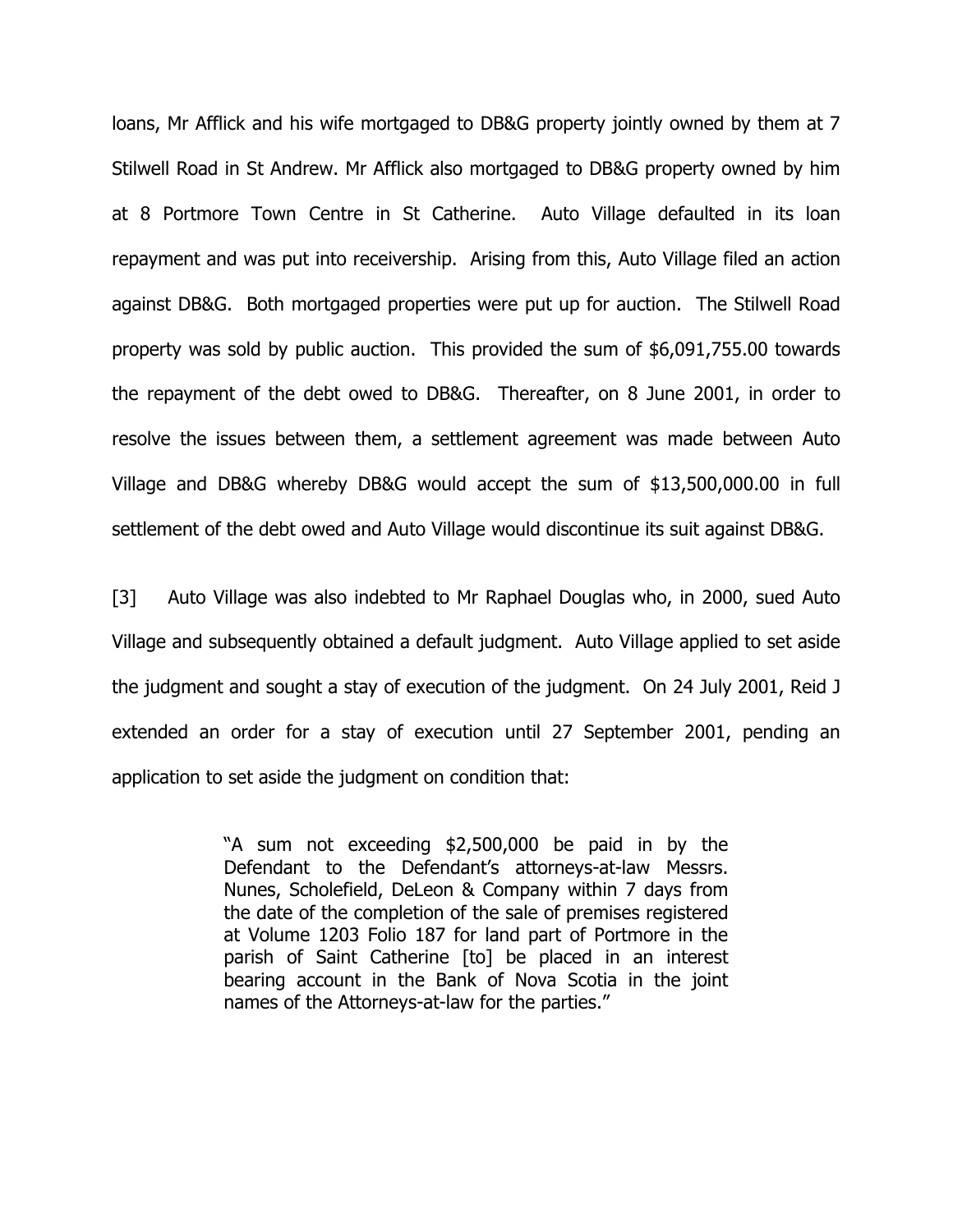[4] On 7 August 2001, the Portmore property was sold. Although the appellant had the carriage of sale, the exercise was carried out by Hart Muirhead Fatta. Following the sale, Hart Muirhead Fatta paid the sum of \$8,169,351.00 to the appellant as the balance due to Mr Afflick. The appellant thereafter, on Mr Afflick's instructions, disbursed the sum of \$7,627,351.00 to him. The sum of \$2,500,000.00 was never paid to Nunes, Scholefield, DeLeon & Co in keeping with the condition for a stay of execution which was extended by Reid J. On 23 August 2001, the appellant submitted a statement of account to Nunes, Scholefield, DeLeon & Co who represented Mr Afflick. This statement of account became the genesis of the complaint made by Mr Douglas against the appellant.

### The complaint

[5] On 19 February 2003, Mr Douglas applied to the disciplinary committee of the General Legal Council requesting that the appellant be required to answer certain allegations contained in an affidavit which accompanied his application. In the affidavit the allegations were stated as follows:

> "He has misled me/my attorney-at-law in relation to the amount of money paid by Paul Afflick to Dehring, Bunting & Golding and as a consequence a sum of \$2,500,000.00 which should have been paid to me pursuant to an order made in the Supreme Court has been lost."

At the commencement of the hearing on 1 December 2007, the complaint against the appellant was amended to add the following:

> "That the attorney knowingly made a false statement of fact. Canon V (o).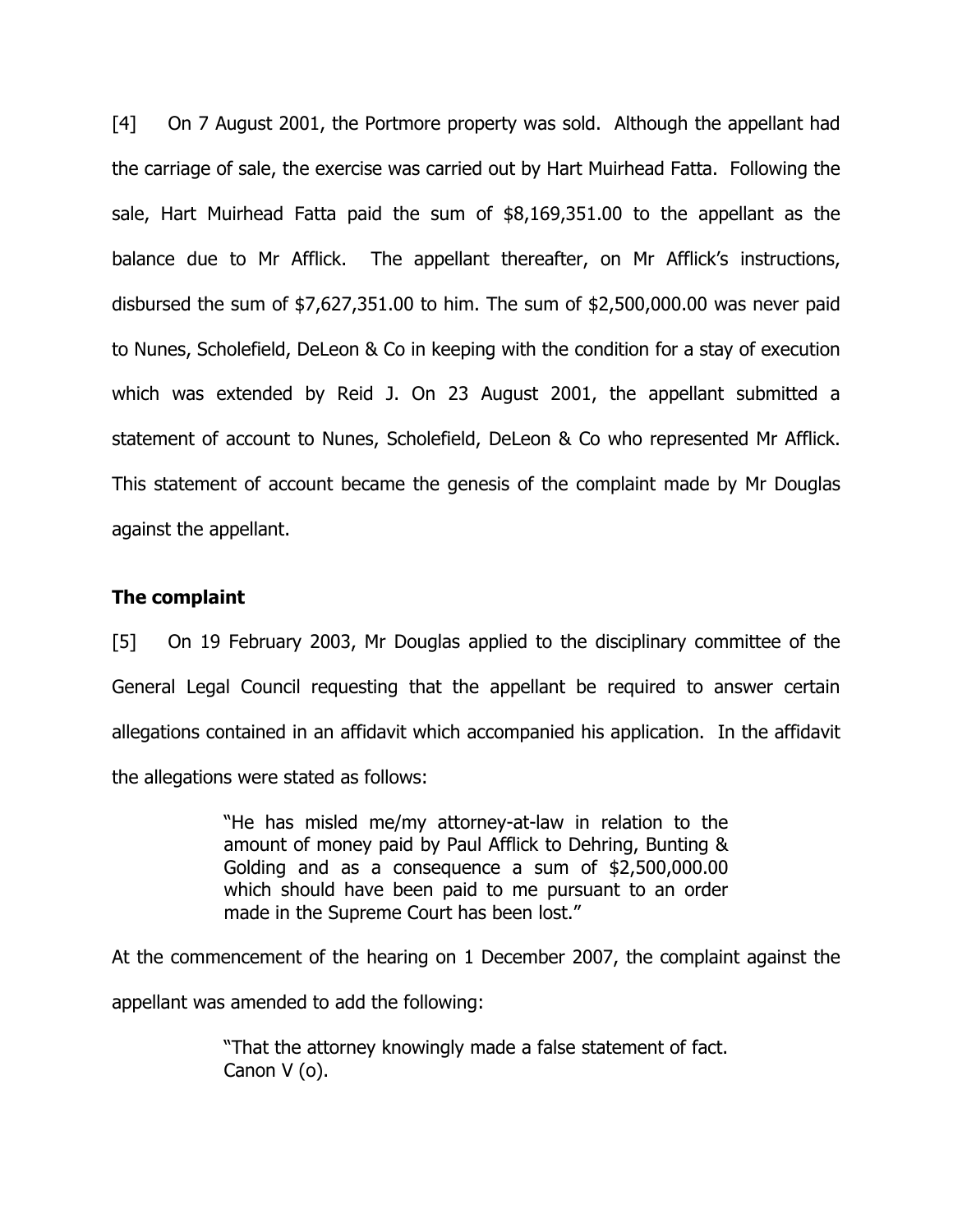The attorney knowingly assisted Mr. Paul Afflick to break the law and facilitated his disobedience of the order of the court by providing inaccurate information concerning the net proceeds of the sales from the sale of land in Portmore Registered at Volume 1203 Folio 187 of the Register Book of Titles in breach of Canon III (f)."

[6] The complaint therefore was that the appellant had breached Canons I (b),  $V$  (o) and III (f) of the Legal Profession (Canons of Professional Ethics) Rules. The relevant Canons state:

- "I(b) An attorney shall at all times maintain the honour and dignity of the profession and shall abstain from behaviour which may tend to discredit the profession of which he is a member.
- V (o) An attorney shall not knowingly make a false statement of law or fact.
- III(f) An attorney shall not act contrary to the laws of the land, or aid, counsel or assist any man to break those laws."

[7] At the hearing, Mr Mark Golding, who was then an attorney in the firm Hart Muirhead Fatta, gave evidence of the indebtedness of Auto Village to DB&G which his firm represented. He spoke of the sale of the Stilwell Road property and the receipt of money from the proceeds by DB&G. He also stated that he represented DB&G in relation to the transaction involving 8 Portmore Town Centre. He further stated that based on the agreement between DB&G and Auto Village whereby DB&G would accept the sum of \$13,500,000.00 in full settlement of the debt owed to it, DB&G received \$6,091,755.00 from the sale of the Stilwell Road property and \$7,408,245.00 from the sale of the Portmore property. Under cross-examination, he stated that Mr Clarke Cousins had the carriage of sale in relation to the Stilwell Road property and that none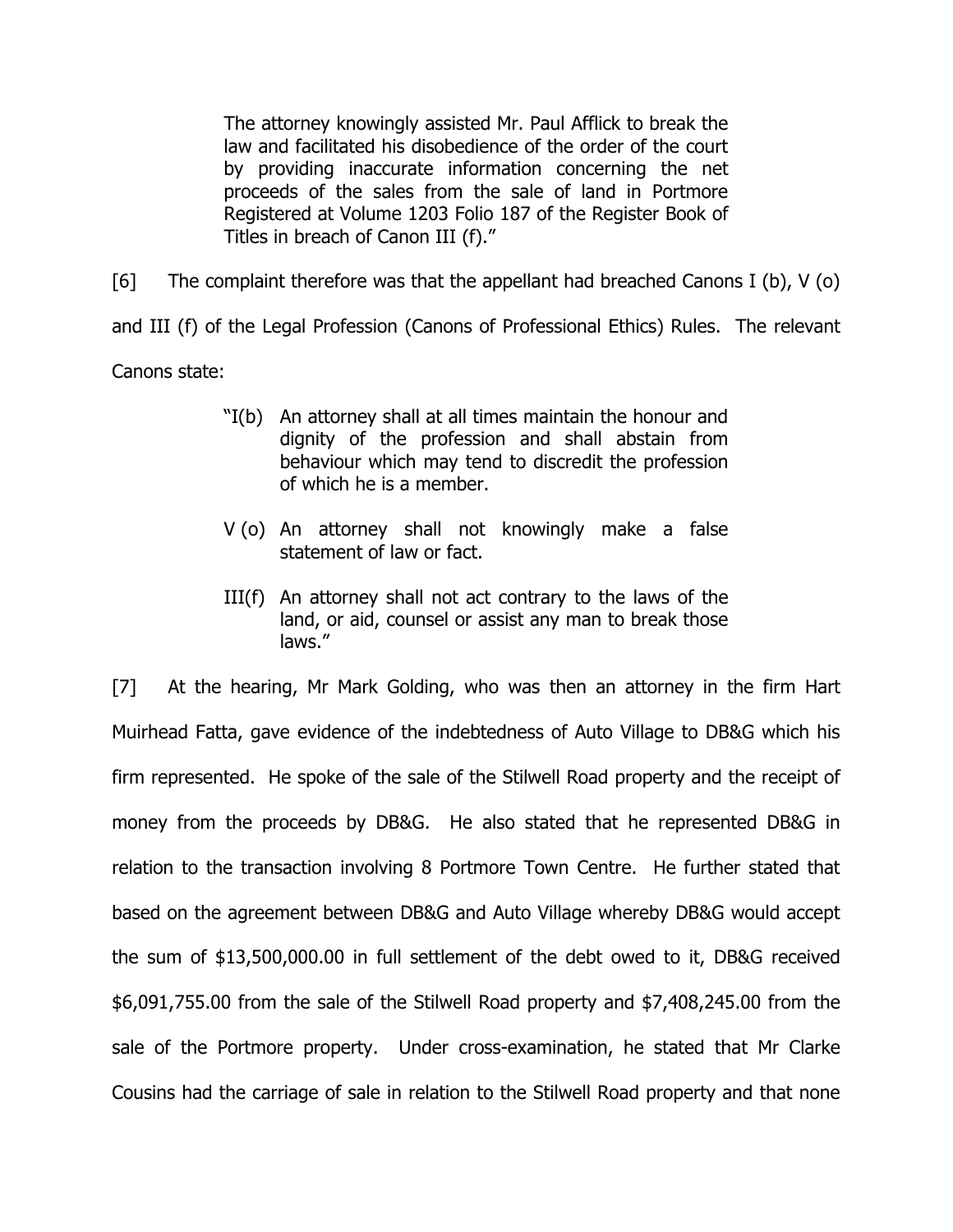of the payments to DB&G came from the firm Oswald James & Co. He also stated that he was, at the time, not aware of any litigation between Mr Afflick and Mr Douglas or of any court order requiring the withholding of any part of the proceeds or the making of any payments therefrom.

[8] Mr Douglas also gave evidence. He stated that he was then 75 years old and had known Mr Afflick since they were boys. He said he had introduced Mr Afflick to the appellant in order that the appellant would assist Mr Afflick with difficulties he was experiencing with DB&G. He stated that he did not know whether or not the order of Reid J made on 24 July 2001 was served on DB&G, neither did he make the appellant aware of it.

[9] In his evidence, the appellant spoke of his introduction to Mr Afflick by Mr Douglas and his assistance in securing an arrangement between Mr Afflick and DB&G. He stated that after the sale of the Portmore property he, on 8 August 2001, received a statement of account from DB&G in relation to the Stilwell Road and Portmore properties. He thereafter submitted a statement to Nunes, Scholefield & DeLeon who then represented Mr Afflick. He admitted that on reflection, there were inaccuracies in the statement but denied that they were intended to mislead either Nunes, Scholefield DeLeon & Co or Mr John Graham who represented Mr Douglas and to whom the statement was subsequently sent. The statement, he said, was prepared at the request of Mr Afflick in order to reconcile with him the proceeds of the sales of the two properties.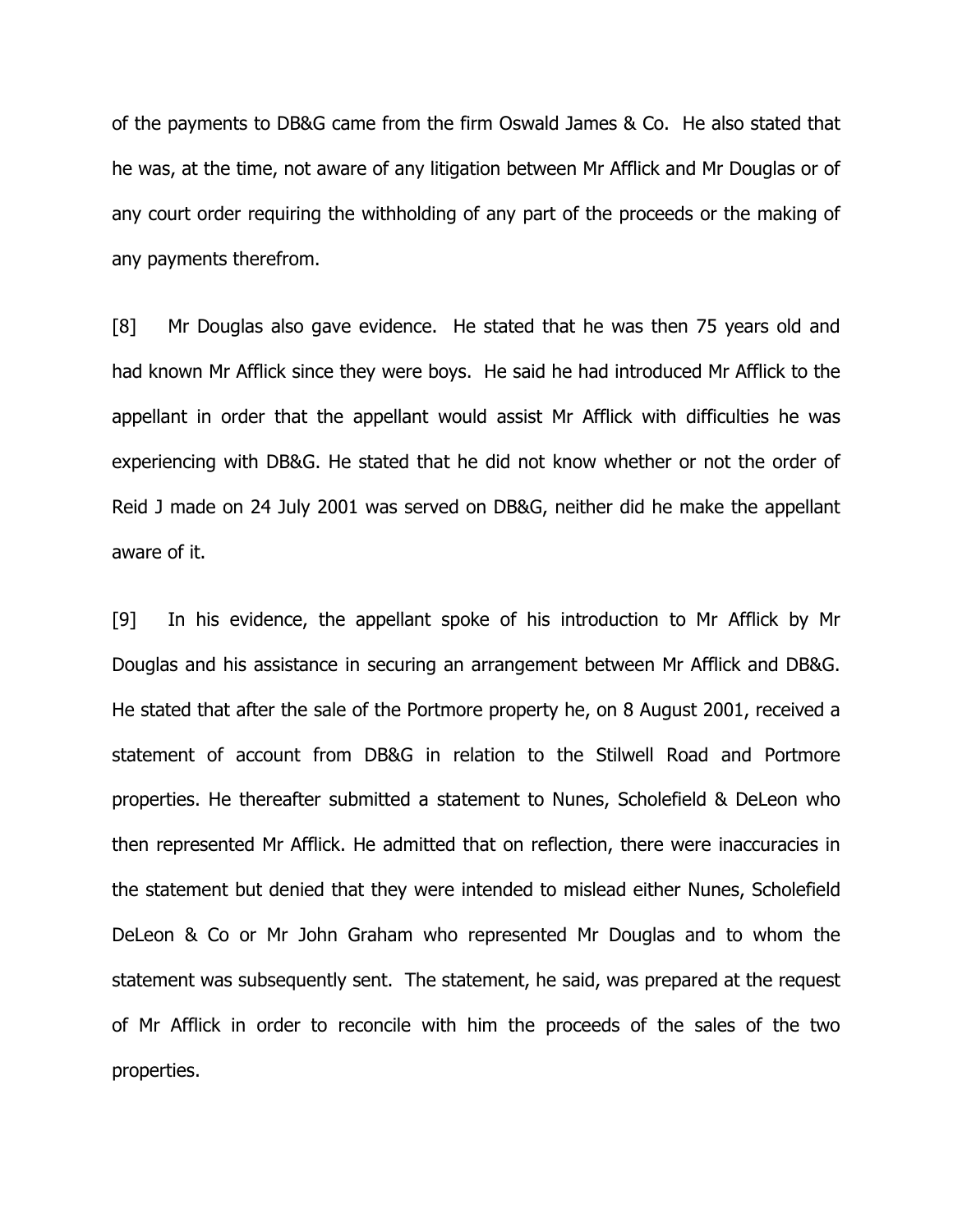[10] Mr Warren Clarke Cousins gave evidence that he acted on behalf of DB&G in the sale of the Stilwell Road premises. He did not recall telling the appellant about the suit between Mr Douglas and Mr Afflick.

[11] After considering the evidence which was presented, the committee made several findings which included the following:

- (xxiv) The Respondent delivered to Nunes Scholefield DeLeon & Co. two Statements of Accounts identified as being in relation to the sale of the Portmore Centre property both of which are dated August 23, 2001 and both of which contain false and misleading information.
- (xxv) The Statements of Account contained information which was false and misleading in several material respects including the following:
	- a) They purported to relate to the sale of the Portmore Centre property only, when in fact, the funds dealt with therein included funds realized from the sale of the Stillwell Avenue property;
	- b) They understated the consideration for the purchase of the Portmore Centre property and did not provide the consideration for the Stillwell Avenue property;
	- c) They were set out and detailed in a manner that created the impression that the sale was conducted by the Respondent's firm when it was well known to the Respondent that the sale of the Portmore Centre property was conducted by Messrs. Hart Muirhead Fatta;
	- d) They purported to account for funds that were not received by the Respondent and for payments that were not made by the Respondent; and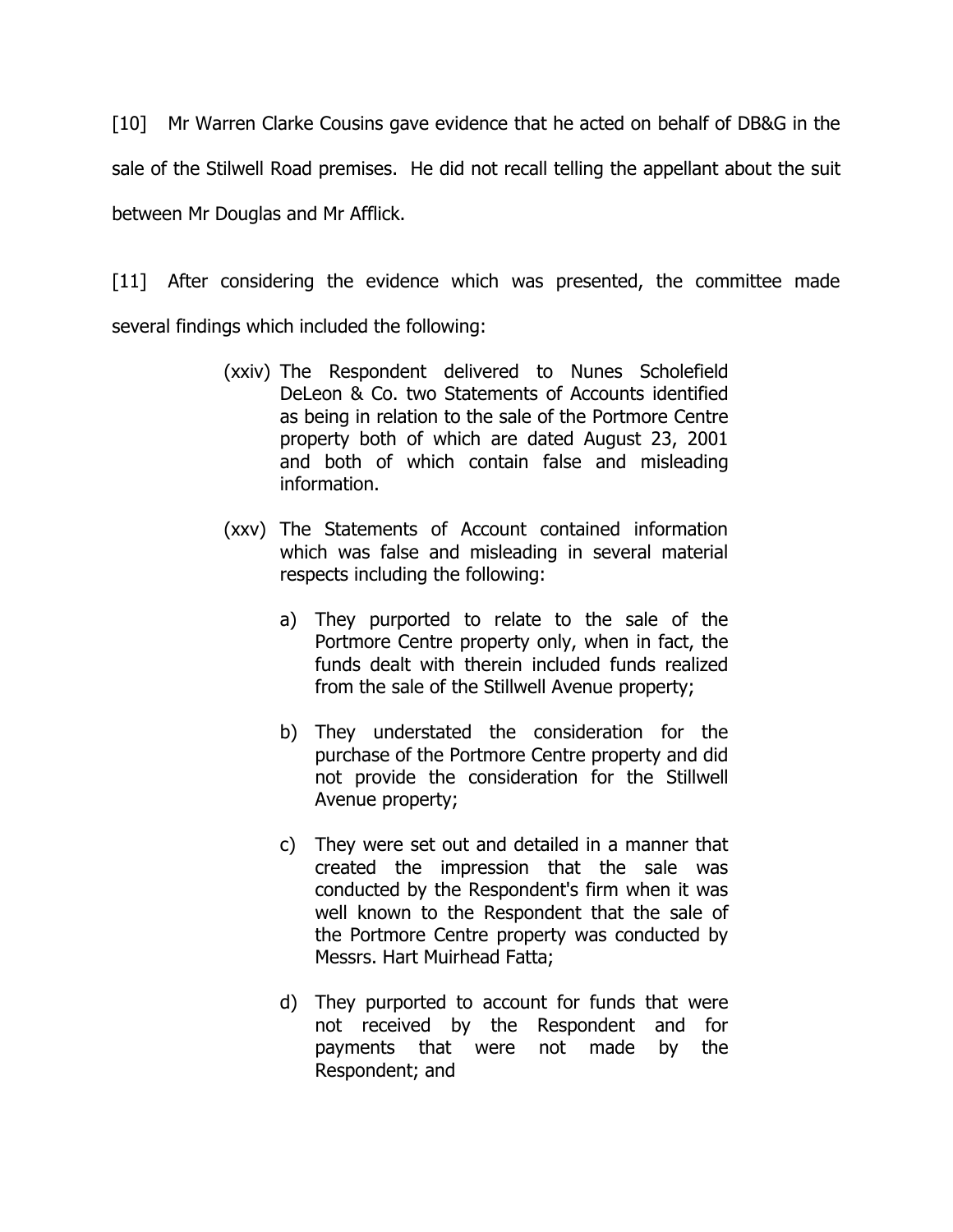- e) They failed to reflect the amount of \$7,627,351.29 that accrued as a surplus to Mr. Afflick after deducting realtor's commission from the sum of \$8,169,351.00 received from Hart Muirhead Fatta. (Exhibit 1 page 45).
- (xxvi) These Statements of Account were prepared and delivered to Messrs. Nunes Scholefield DeLeon & Co.'s in response to requests for same from Messrs. John G. Graham & Company made on or about August 10, 2001.
- (xxvii) The Statements of Account were prepared for the purpose of demonstrating that only minimal surplus funds were realized upon the sale of Mr. Afflick and Auto Village Limited's assets.
- (xxviii) It was known to the Respondent that a surplus of \$8,169,351.00 had been realized from the sale of those assets and that most of that sum accrued from the sale of the Portmore Centre asset.
- (xxix) At the time of preparing the Statements of Accounts dated August 23, 2001 the Respondent knew of the order requiring Mr. Afflick to effect payment of the sum of \$2,500,000.00 to Messrs. Nunes Scholefield Deleon & Co. to be placed in an interest earning account with the Complainant's Attorneys as the condition for the grant of the stay of execution
- (xxx) The surplus funds of \$48,500.00 accounted for in one of the Statements of Account dated August 23, 2001 were disbursed by the Respondent to Nunes Scholefield DeLeon & Co. in late August or early September, 2001, pursuant to a request from the latter firm made on or about August 24,2001 (Exhibit 2 - pages 30 and 36).
- (xxxi) That payment was made with knowledge of the existence of Mr. Justice Reid's order.
- (xxxii) The sum of \$48,500.00 was the subject of a claim for payment thereof made by the Complainant's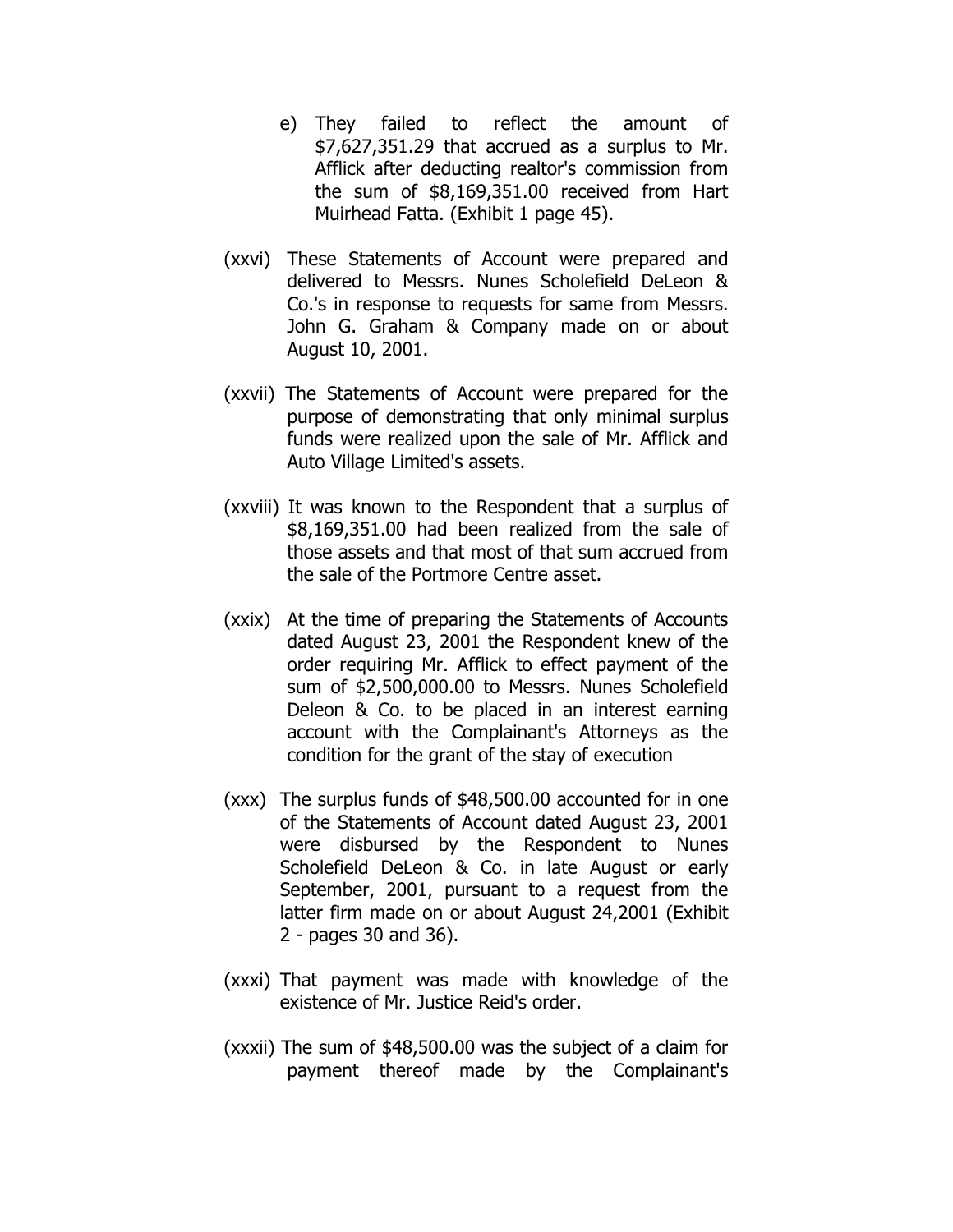Attorneys-at-Law of Messrs. Nunes, Scholefield, DeLeon & Co. (Exhibit 2 pages 41 and42).

- (xxxiii) The Respondent failed to render a true and accurate account of the funds received and disbursed by him or for the sale of the said assets, until on or about June 23, 2008 (Exhibits 6 and 6A).
- [12] Accordingly, the committee stated:

"For the reasons given we find that by presenting the Statements of Account dated August 23, 2001 with false and misleading information therein the Respondent conducted himself in a manner that is inconsistent with the honour and dignity of the profession and that this conduct tends to discredit the profession of which he is a member. We find the Respondent to be in breach of Canon 1 (b) and Canon V (o) of the Canons of Professional Ethics. Pursuant to Section 12(4) of the Legal Profession Act we impose the following sanction:

- a) The Respondent is suspended from practicing as an Attorney-at-Law for a period of one (1) year from the date of this order.
- b) The Respondent is to pay to the Complainant costs in the sum of \$150,000.00.
- c) The Respondent is to pay to the General Legal Council the sum of \$50,000.00 for costs."

[13] Notice and grounds of appeal were filed on 1 March 2010. An amended notice and grounds of appeal was however filed on 31 March 2011. The grounds of appeal which were relied on were stated as follows:

> "1 The Statements of August 23, 2001 expressly dealt with the sale of Lot 8 Portmore Town Centre. The sale of the 7 Stilwell Avenue was conducted by Warren Clarke Cousins on behalf of DB&G in public auction and no detailed statement proffered on the Respondent. The Complainant's Attorney-at-Law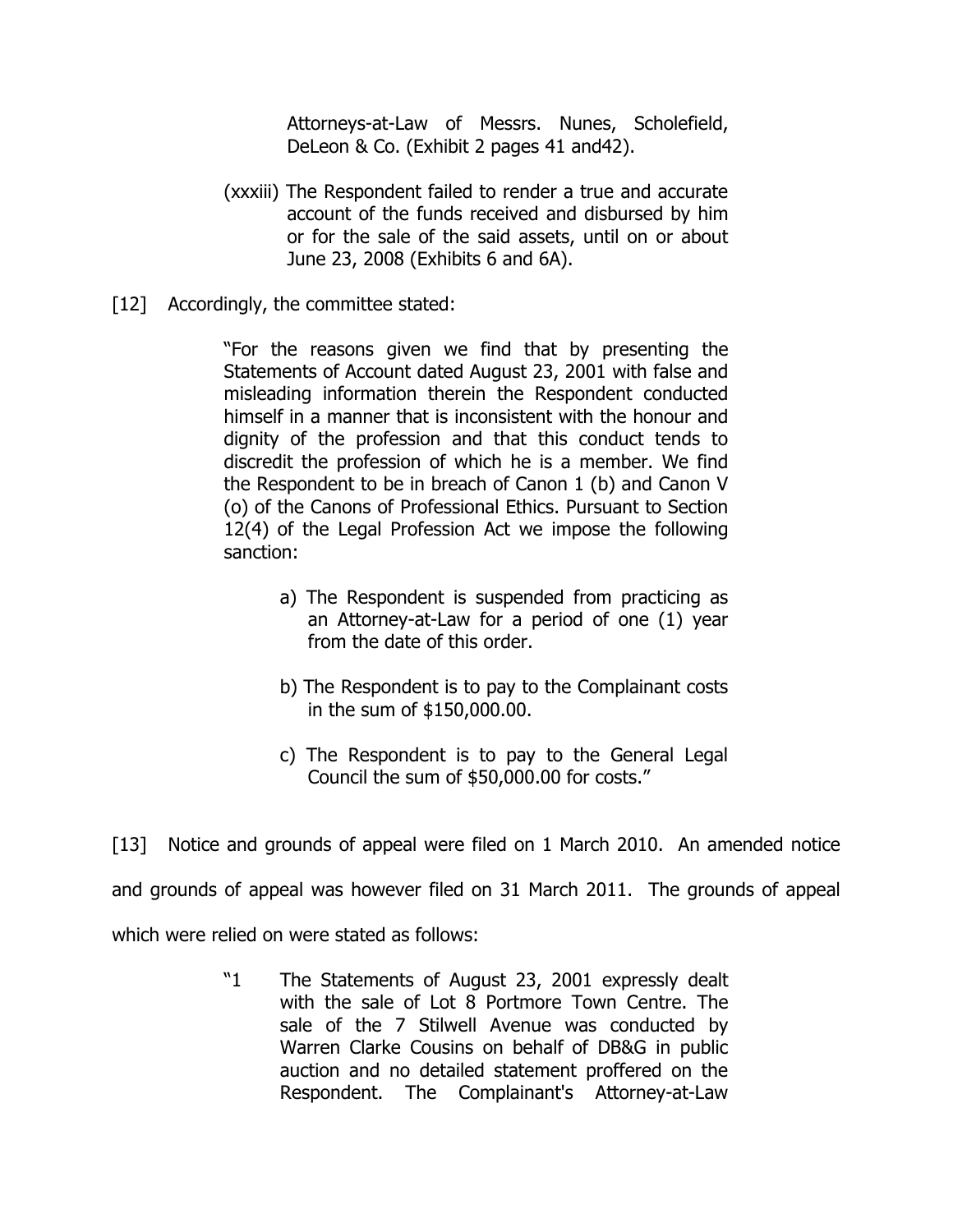acted for the Purchaser in the 7 Stilwell Avenue transaction. The Complainant's Attorney-at-Law knew that 7 Stillwell Avenue was not a part of the Statements of Account and the said Attorney-at-Law had full knowledge of the sale, having acted for the purchaser; Mr. Oswald Williams, in the public auction. Therefore the Statements could not, on any construction, be said to mislead the Complainant's Attorney-at-Law.

- 2 The Statements of Account were delivered to Messrs. Nunes, Scholefield, DeLeon & Co. on the request of Mr. Afflick. They were never delivered by the Respondent to John G. Graham & Co and they were never delivered as a consequence of a request by the Complainants Attorneys-at-Law to the Respondent. The Statements of Account were for Mr. Afflick and were not specifically prepared at the request of Nunes, Scholefield, DeLeon & Co. or John G. Graham & Co. They were not used to procure any action by the Complainant or to cause any detrimental reliance by any Attorneys-at-Law.
- 3 With respect to 7(a), of the findings, above, the Statements dealt exclusively with the Portmore Centre property. There is no funds dealt with therein that was realized from the sale of 7 Stilwell Avenue.
- 4 Regarding 7(b), of the findings, again, the Statements dealt with the Portmore Centre property only. The consideration for the Portmore Centre property was understated in equal amount to the advance from DB&G and, consequently, there was no excess or surplus that was unaccounted for.
- 5 With respect to 7(c) of the findings, the sale of the Portmore Centre property was not conducted by Messrs. Hart Muirhead Fatta on behalf of Mr. Afflick and Auto Village Limited. The Respondent was, by contract, responsible for carriage of sale of the Portmore Centre property and has a duty and obligation to set out the transaction to his client. The conduct of the Attorneys-at-Law for DB&G, who were also the attorneys-at-law for the purchaser of the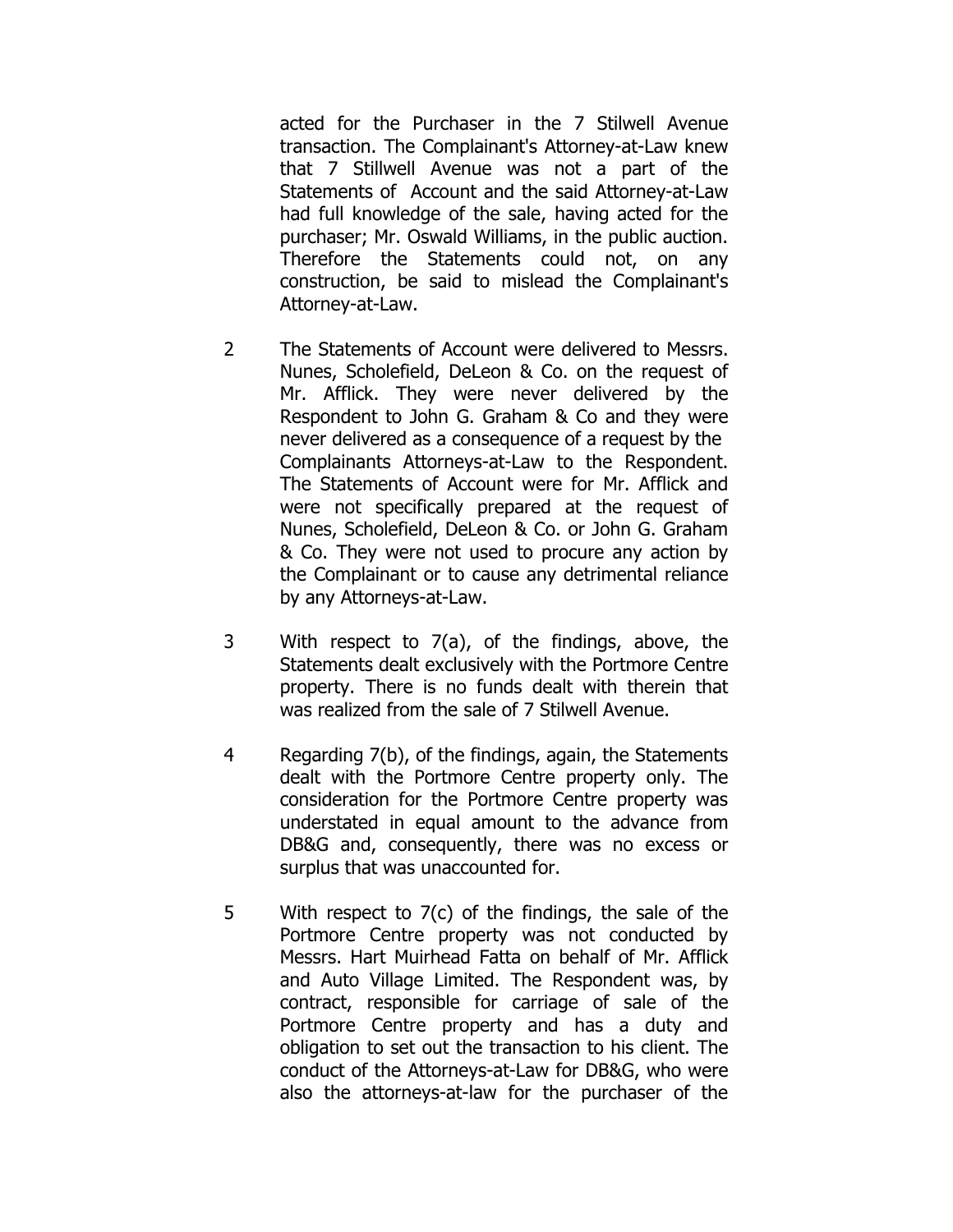property; National Commercial Bank (Jamaica) Limited, as Trustees for the Gleaner Superannuation Fund, had to be seen in the context of DB&G's advance and forbearance with Mr. Afflick.

- 6 With respect to 7(d) of the findings above, the purpose of the Statements of Account was to set out the Respondent's understanding of the sale of Portmore Centre to his client, Mr. Afflick, and in as much as a number of the payments made and sums disbursed were not done by the Respondent, he had a duty to set out the information to his client.
- 7 Regarding paragraph 7(e) of the findings of fact, the Statements of Account reflected only the sale of Portmore Centre, which was clearly stated in the caption of the Statements as "Sale of Lot 8 Portmore Town Centre ..." and, again, no funds from the sale of 7 Stilwell Avenue was dealt with in the Statements.
- 8 At the time the statement of account came into the hands of Douglas' attorneys-at-law, the condition upon which Reid J's order was based, was no longer in force. Reid J's order was spent prior to the submission of the impugned statement of account of the 23 August, 2001. The statement rendered by the appellant was therefore of no effect.
- 9 No order was made for the payment of the judgment debt from the proceeds of sale of the Portmore property which would require Afflick, a director of Auto Village Limited to pay Douglas the judgment debt from the proceeds of sale of the Portmore property. The question of providing any statement of account to Douglas or to his attorney-at-law did not arise. It could not be said that Douglas had been mislead [sic] and that the failure of the Appellant to render a proper statement of account of the receipts and disbursements from the sale of the Portmore property amounted to him knowingly aiding Afflick to contravene the law.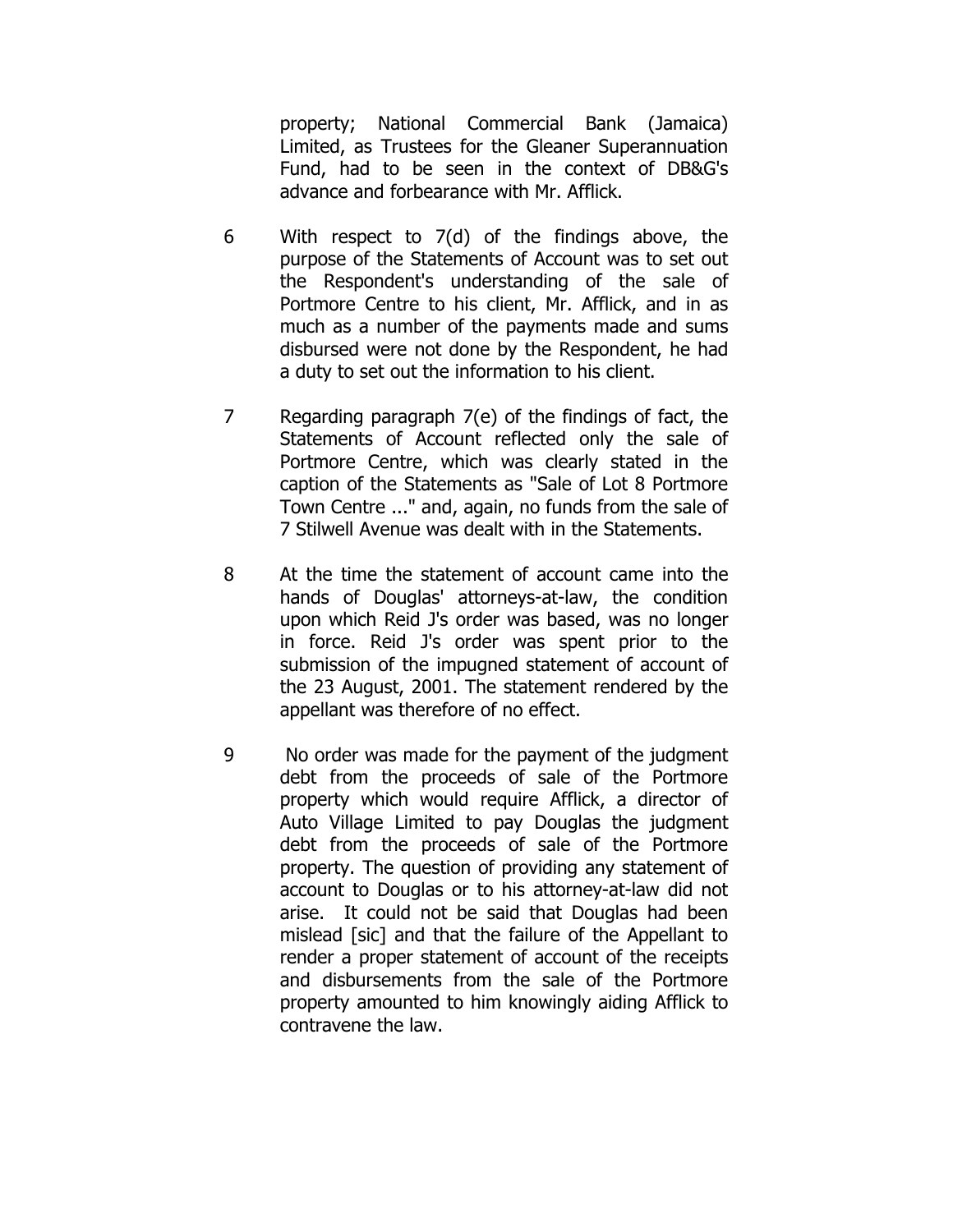10 The finding of professional misconduct was not open to be made by the Respondent on the matters of facts disclosed in the affidavit of the complainant."

[14] Relative to grounds one to seven, Mr Barnes submitted that although the statement prepared by the appellant contained inaccuracies, that did not, by itself, mean that it was made with the intent to deceive. Further, he submitted, the statement was prepared merely to supply information to Mr Afflick and was not intended to be utilised by others such as Nunes, Scholefield DeLeon and Co and John G Graham & Co. He also submitted that the committee misled itself in finding that both Mr Douglas and Mr Graham were misled by the statement when no evidence was forthcoming either from Mr Douglas or Mr Graham to support such a finding.

[15] In addressing grounds eight to ten, Mr Barnes submitted that the order of Reid J, which was made on 24 July 2001, was merely a condition of the grant of a stay of execution and could not confer any right on Mr Douglas to a sum of \$2,500,000.00. It was not an order which was capable of being enforced by Mr Douglas, therefore, he lost nothing as a result of the non-payment by Mr Afflick of \$2,500,000.00 to Nunes Scholefield DeLeon & Co to meet the condition set out in the order of Reid J.

[16] In capping his submissions, Mr Barnes submitted that a finding of professional misconduct must be based on proof of a complaint against an attorney by a person aggrieved. After the case is proved, the committee must ask the question: Does the conduct complained of, and proven, amount to misconduct in the professional sense? In support of his submissions Mr Barnes relied heavily on the decision of this court in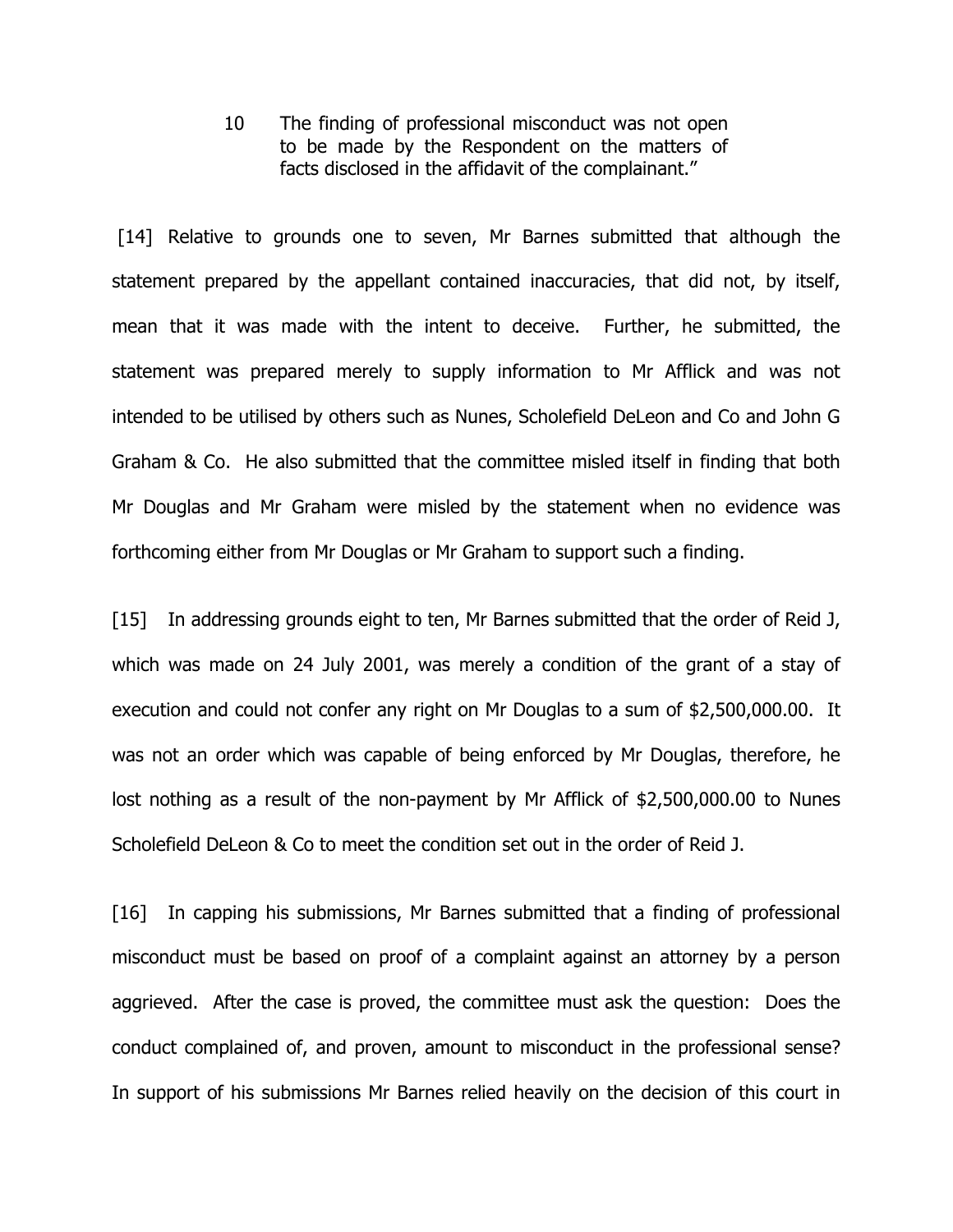**Leslie L Diggs-White v George R Dawkins** (1976) 14 JLR 192. He also cited the decisions in Rajasooria v Disciplinary Committee [1955] 1 WLR 405 and Georgette Scott v The General Legal Council SCCA No 118/2008 the judgment in which was delivered on 30 July 2009.

[17] Mr Goffe, in reply, commenced by stating that there was no challenge to the findings of the committee at xxiv and xxix, neither were the findings at paragraph 67 challenged. He submitted that from the evidence of the appellant contained in pages 51 and 53 of the record of appeal, it was evident that on 23 August 2001, the appellant was aware of the suit between Mr Douglas and Auto Village.

[18] Mr Goffe further submitted that there being no dispute that the statement from Mr James to Nunes, Scholefield DeLeon & Co contained false statements of facts, the question to be resolved was whether or not the appellant knew or ought to have known of the falsity. To answer this question, Mr Goffe submitted that the appellant could not have prepared his statement without the statement from Hart Muirhead Fatta and therefore must have been aware that the sale of the Stilwell Road property was not reflected in his statement. He further submitted that the errors in the statement were not merely accounting errors as there was no explanation for the omission of the sum in excess of \$6,000,000.00 realised from the sale of the Stilwell Road property, or the omission from the statement of \$7,600,000.00 which was paid to Mr Afflick prior to the preparation of the statement. He further submitted that receipts were understated and expenses overstated. From this, he submitted, it was reasonable to infer that the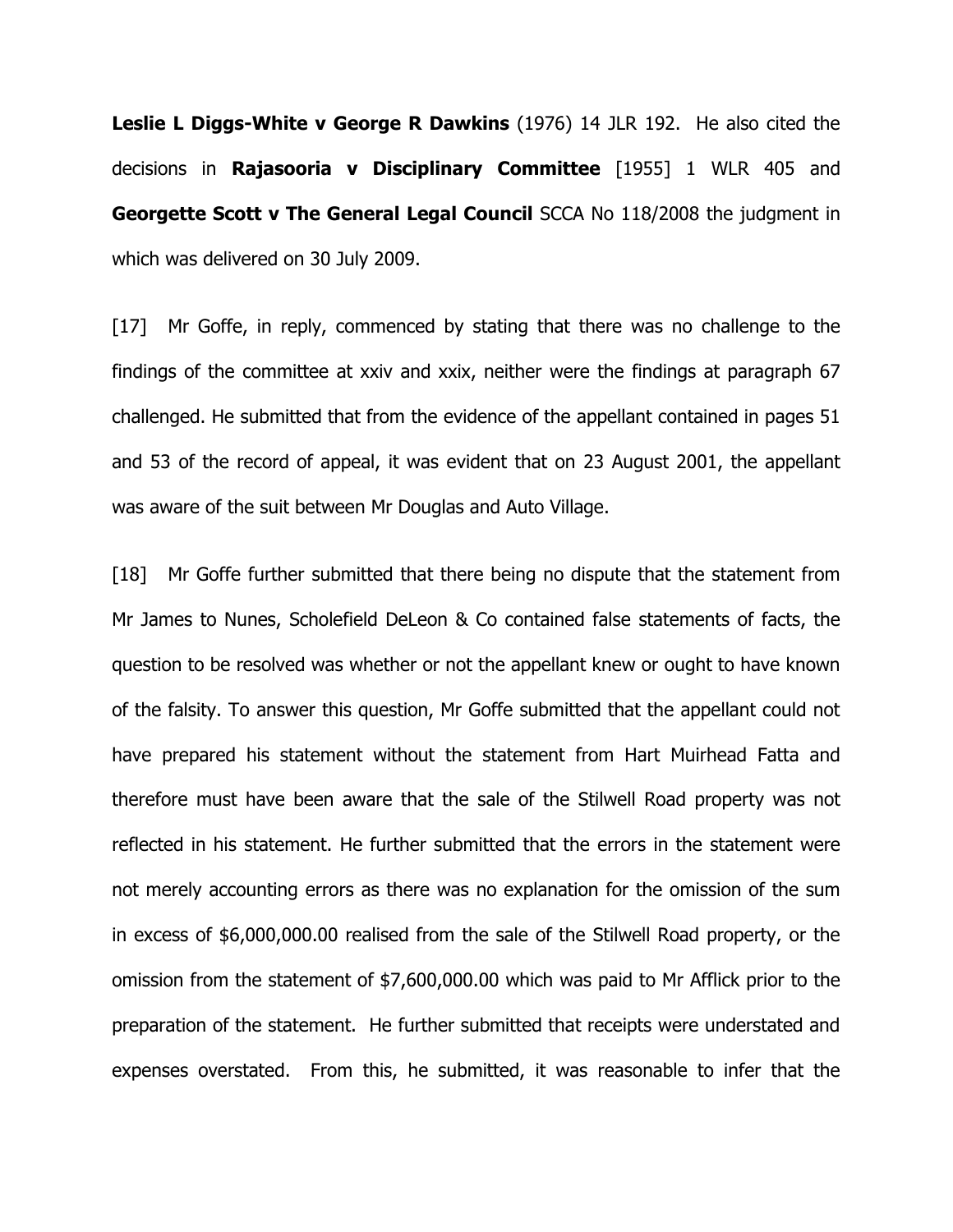purpose was to reflect that a minimal surplus was realised from the sale of the properties.

[19] In urging the court to accept the committee's findings that the appellant knowingly presented a false statement with the intention that it should be acted upon and that there was an evidential link between the statement of account and the action of Mr Graham, Mr Goffe relied on the decisions in **Diggs-White** and **Rajasooria** as well as **Bhandari v Advocates Committee** [1956] 3 All ER 742.

### Analysis

[20] This court was asked to make a decision as to the correctness of findings and conclusions arrived at by the disciplinary committee of the General Legal Council. As has been often stated, courts exercising appellate jurisdiction should not lightly interfere with findings of facts made by an inferior tribunal before which witnesses appeared and gave evidence. Occasions, however, do arise when an appellate court is obliged to interfere. In National Commercial Bank Limited (Jamaica) Ltd v Raymond Hew and Ors [2003] UKPC 51 (30 June 2003) Lord Millet at paragraph 41 stated:

> "Their Lordships conclude that it has not been shown that the Bank took unfair advantage of the relationship of trust and confidence which must be taken to have existed between Mr Cobham and Mr Hew. They recognise that in reaching this conclusion they are departing from what may be said to be concurrent findings of fact below; but where they are satisfied that those findings are not supported by the evidence they are not only entitled but bound to reject them: See Lee Ting Sang v Chung Chi-Keung  $[1990]$  2 AC 374."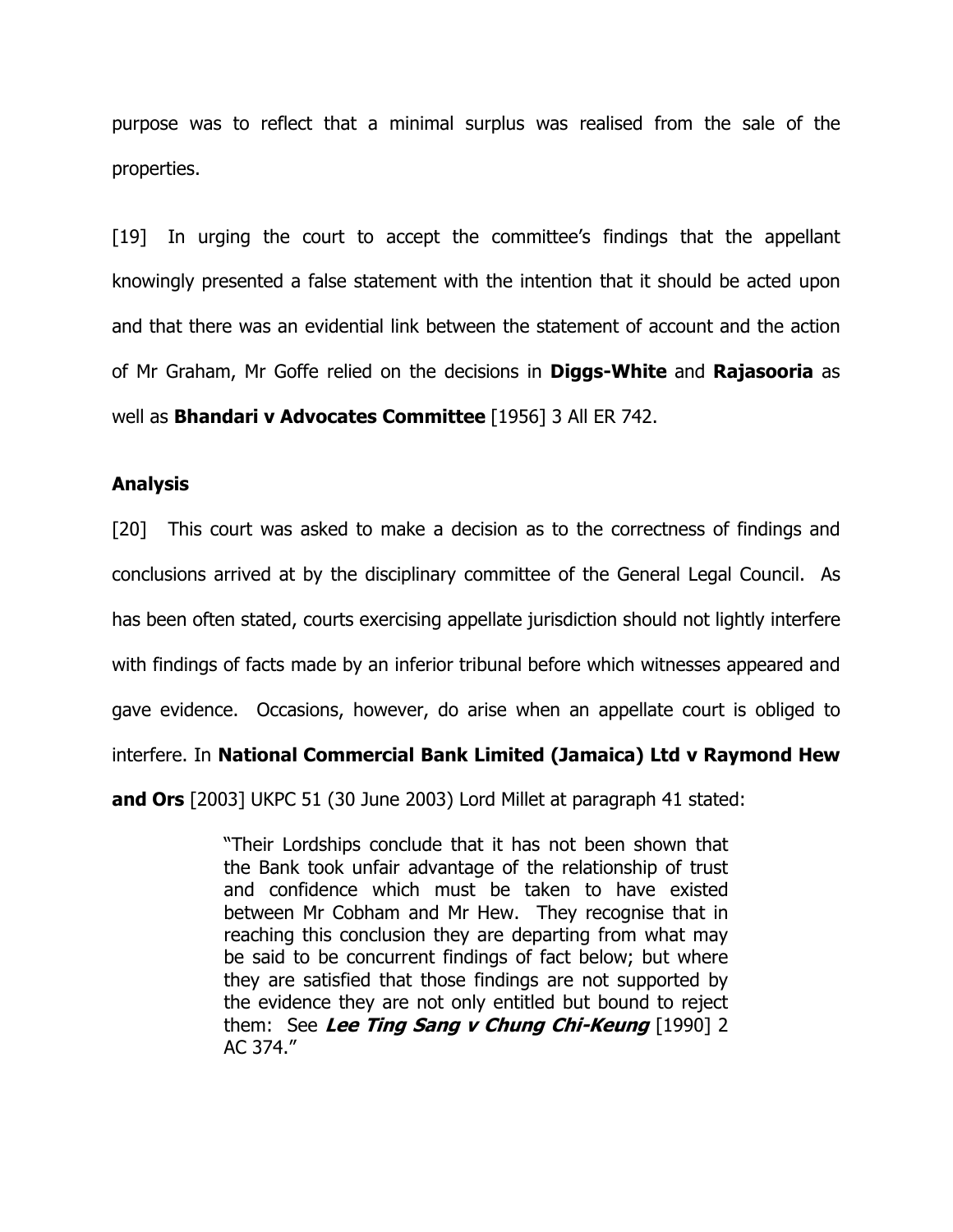[21] The real crux of the complaint made by Mr Douglas was not merely that he and his attorney-at-law were misled, but more significantly, that as a result, he suffered the loss of \$2,500,000.00. Having accepted this as the first ground of complaint at paragraph 56 of its findings and having, at paragraph 57, recognised that the order of Reid J was not capable of being enforced, and that it gave no rights to Mr Douglas, the committee seemed to have found itself in an awkward position as was evidenced in paragraph 61 where it stated:

> "… although we are unhappy with the formulation of the first ground of complaint, we are satisfied that, in so far as it asserts that the Respondent's conduct misled the complainant or his Attorney-at-law, same has been proven to the requisite standard."

Implicit in this is an acceptance by the committee that the second part of the complaint that "as a consequence a sum of \$2,500,000.00 which should have been paid to me pursuant to an order made in the Supreme Court has been lost" which this court considered to be the gravamen of the complaint, was not proved. It was our opinion that the committee could not properly, as it sought to do, fragment the ground and hold that since a part of it had been established that was sufficient.

[22] This court has also found it difficult to accept several other findings of the committee. The committee found at xxvi that the statements of accounts were sent to Nunes, Scholefield DeLeon & Co in response to requests for them from John G Graham & Co. We found no evidence to support this finding. The only evidence of the reason for furnishing the reports came from the appellant when he said this was done at the request of Mr Afflick, for whom he acted, to provide an accounting to Nunes, Scholefield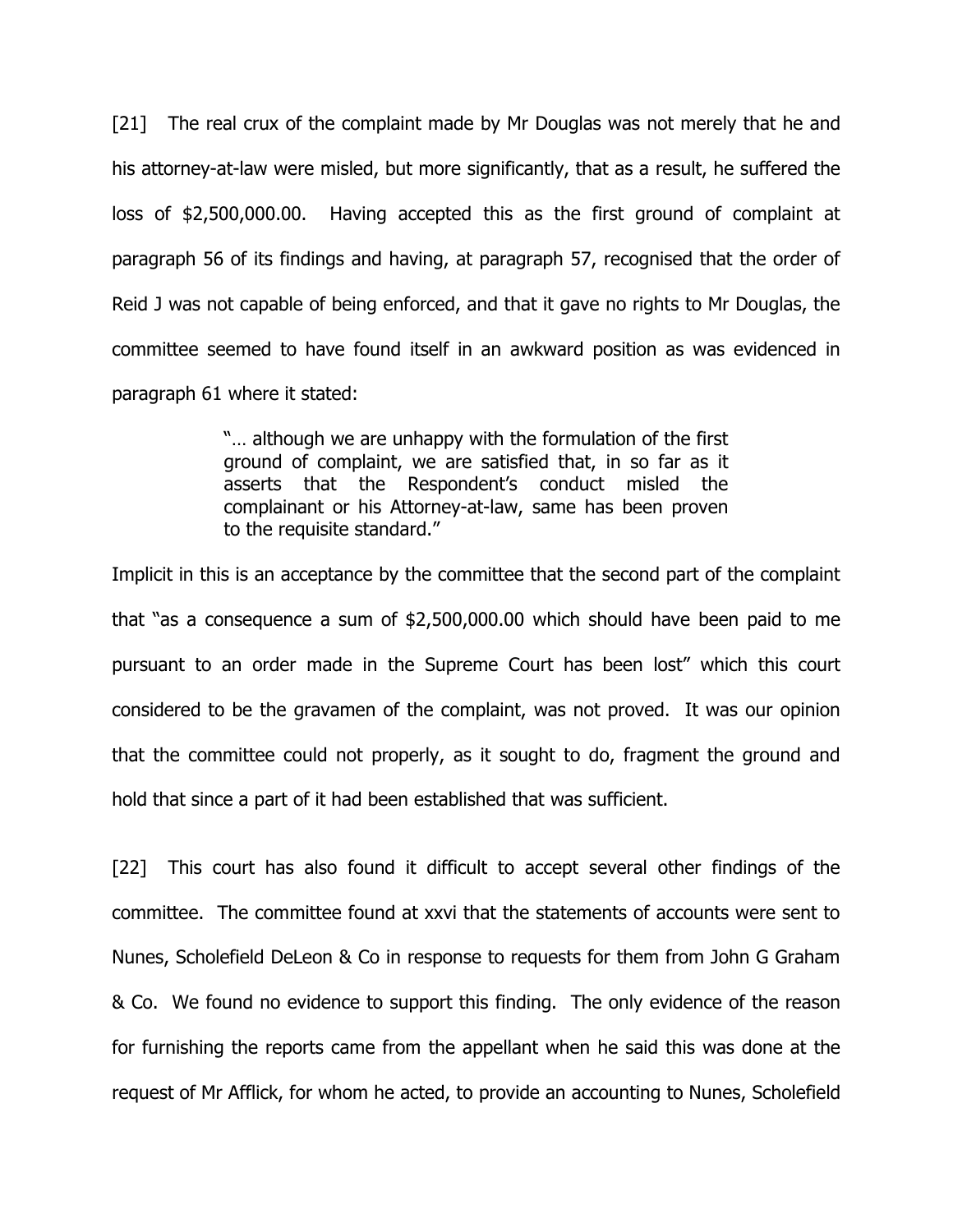DeLeon and Co, which also acted on behalf of Mr Afflick, in respect of the sale of the Portmore property. Not even during the cross-examination of the appellant was anything suggested to the contrary. No doubt this erroneous finding lent itself to the next finding that the purpose of the inaccuracies was deliberate and were to mislead Mr Douglas and for Mr Graham into believing that only a minimal surplus was realised from the sale of the two properties. Again we found no evidence which was placed before the committee that either Mr Douglas or Mr Graham was misled. There was no evidence from Mr Douglas that he even saw the statements nor was there any evidence at all from Mr Graham.

### **Conclusion**

[23] In order for there to be a finding that an attorney-at-law is guilty of professional misconduct, there must be evidence capable of providing proof beyond a reasonable doubt of the complaint made by an aggrieved person against the attorney-at-law. In **Bhandari v Advocates Committee**, Lord Tucker who delivered the decision of the Board of the Privy Council at page 744 paragraph  $I -$  page 745 paragraphs A and B stated:

"With regard to the onus of proof, the Court of Appeal said:

 'we agreed that in every allegation of professional misconduct involving an element of deceit or moral turpitude a high standard of proof is called for, and we cannot envisage any body of professional men sitting in judgment on a colleague who would be content to condemn on a mere balance of probabilities'